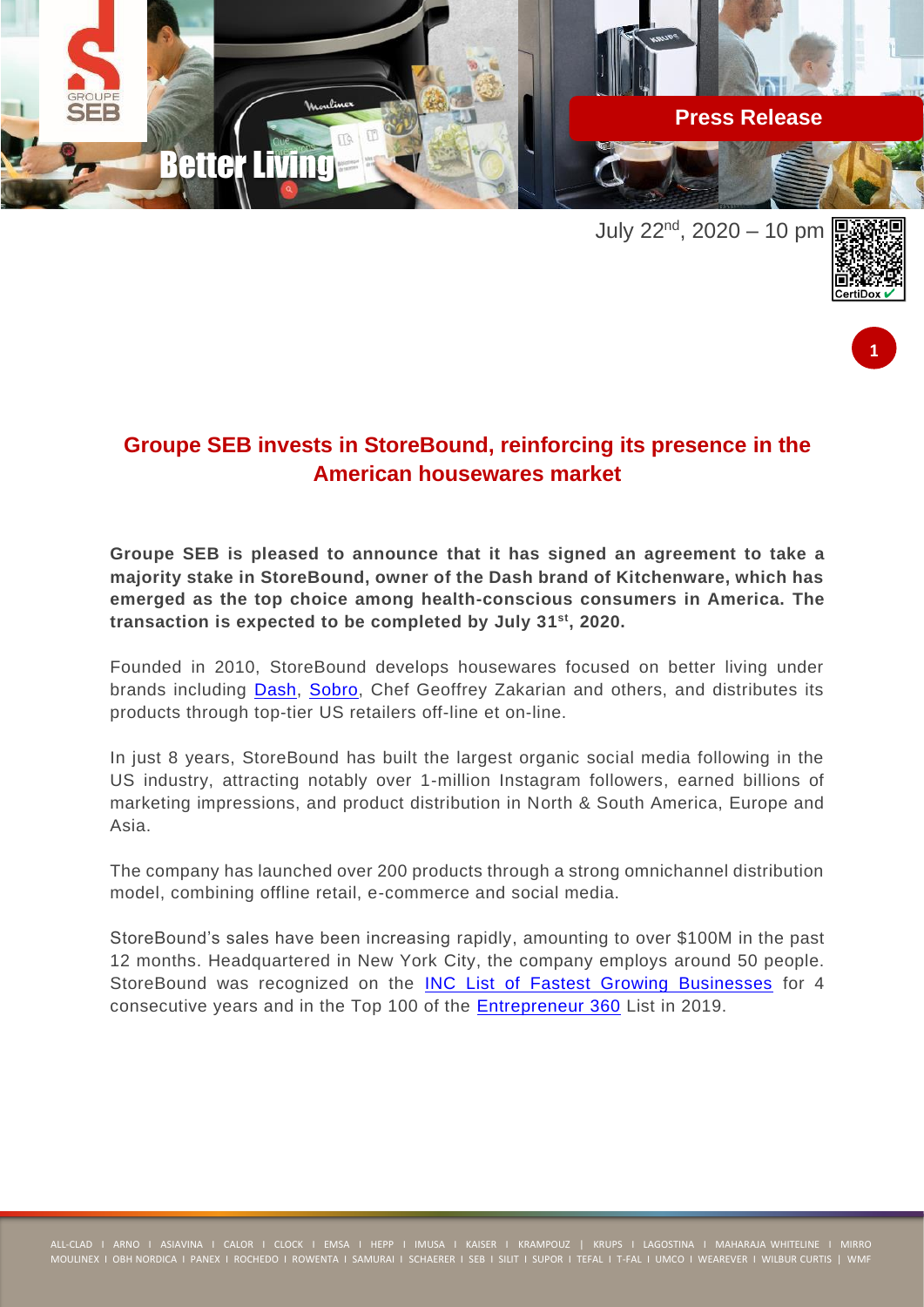

**Thierry de La Tour d'Artaise, CEO of Groupe SEB, stated:** *"With the investment in StoreBound, we will strengthen our presence in the American housewares market. With its strong and innovative business model and brands, StoreBound is very complementary to our consumer business in the US. The company has launched over 200 products and built the largest organic social media following in the US industry. We are pleased to welcome the StoreBound team and founders into the Groupe SEB family."*

**2**

**Evan Dash, CEO and Founder of StoreBound, stated:** *"After our careers in retail, my wife, Rachel and I started StoreBound to inspire people to enjoy healthy home cooked meals shared around the table with loved ones. In less than 10 years, StoreBound has emerged as the market leader for health-conscious consumers in the US. We are proud to join Groupe SEB, a respected fellow industry player, combining iconic brands, manufacturing capabilities and global strength. We are looking forward to leveraging their innovation engine to accelerate our pace of new product introductions while strengthening our global operating capabilities.*"

## **Investor/Analyst Relations Groupe SEB Financial Communication and Investor Relations Isabelle Posth Raphaël Hoffstetter comfin@groupeseb.com Phone:+33 (0) 4 72 18 16 04 Media Relations Groupe SEB Corporate Communication Dept Cathy Pianon Caroline Philips com@groupeseb.com Phone: + 33 (0) 6 33 13 02 00 Phone: + 33 (0) 6 49 82 28 45 Image Sept Caroline Simon Claire Doligez Isabelle Dunoyer de Segonzac**  caroline.simon@image7.fr cdoligez@image7.fr isegonzac@image7.fr **Phone:+33 (0) 1 53 70 74 70**



## **Find us on… www.groupeseb.com**

*World reference in small domestic equipment, Groupe SEB operates with a unique portfolio of more than 30 top brands including Tefal, Seb, Rowenta, Moulinex, Krups, Lagostina, All-Clad, WMF, Emsa, Supor, marketed through multi-format retailing. Selling more than 360 million products a year, it*  deploys a long-term strategy focused on innovation, international development, competitiveness and service to clients. With products being present *in over 150 countries, Groupe SEB generated sales of approximately €7.3 billion in 2019 and had more than 34,000 employees worldwide*